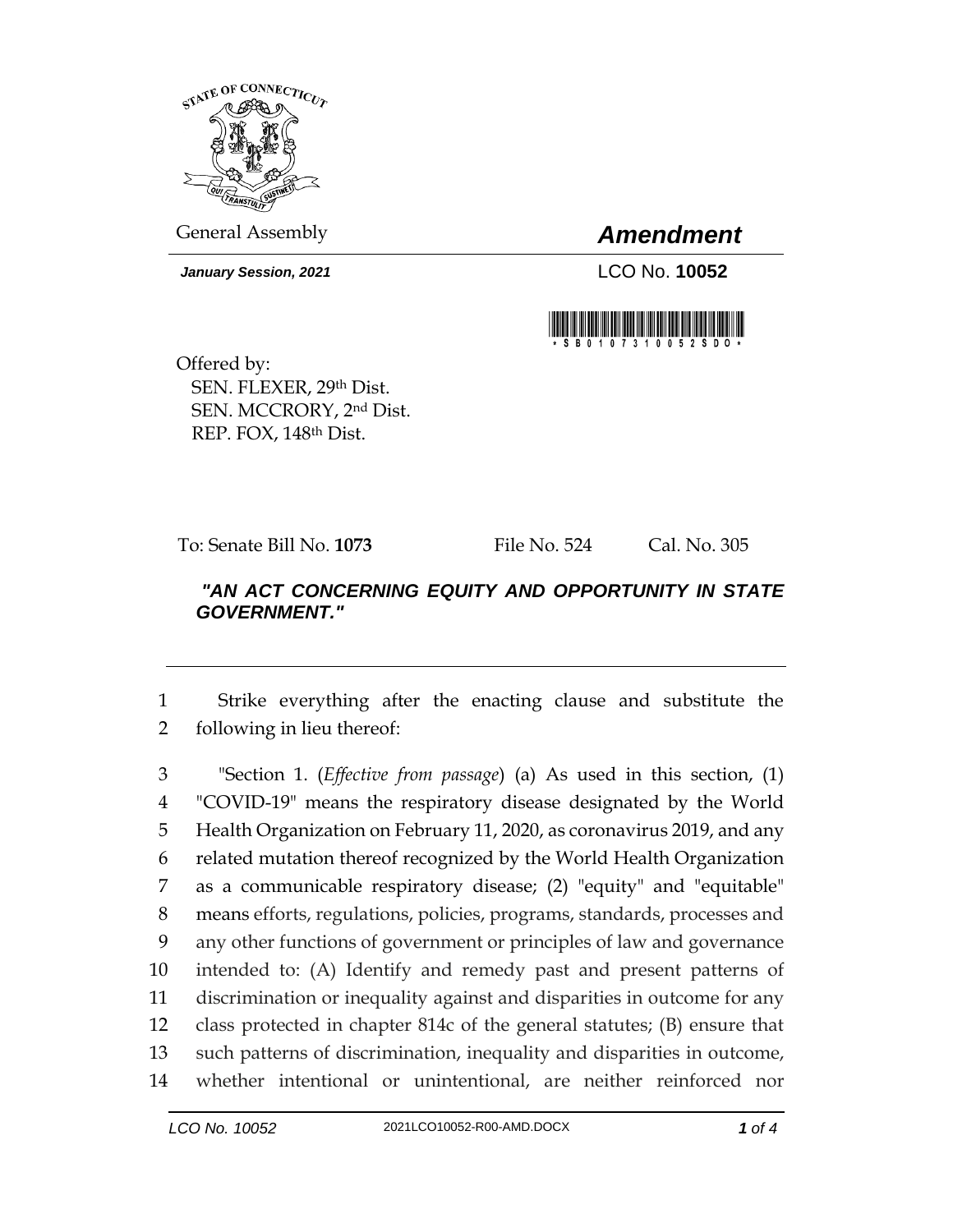perpetuated; and (C) prevent the emergence and persistence of foreseeable future patterns of discrimination against or disparities in outcome for any class protected in chapter 814c of the general statutes; (3) "underserved communities" means populations sharing a particular characteristic, as well as geographic communities, that have been systematically denied a full opportunity to participate in aspects of economic, social and civic life, such as Black, Latino, and Indigenous and Native American persons; Asian Americans and Pacific Islander and other persons of color; members of religious minorities; lesbian, gay, bisexual, transgender and queer persons; persons with disabilities; persons who live in rural areas; and persons otherwise adversely affected by persistent poverty or inequality, and (4) "department head" has the same meaning as provided in section 4-5 of the general statutes.

 (b) Not later than October 1, 2021, the Department of Administrative Services, in consultation with the Office of Policy and Management and the Commission on Human Rights and Opportunities, shall issue a request for proposals to hire a national consultant with expertise in qualitative and quantitative research to conduct a study and make recommendations as outlined in subsections (e) and (f) of this section. The deadline for responding to the request for proposals shall be not more than seventy-five days from the date of issuance of the request for proposals.

 (c) The department, in consultation with the commission and the office, shall develop criteria for evaluating proposals relating to conducting such study, including, but not limited to, (1) the anticipated cost of completing such a study; (2) the anticipated timeline for completing such a study; and (3) the proposers' experience in conducting and completing such a study.

 (d) Not later than February 1, 2022, the department, the commission and the office shall evaluate the proposals submitted under subsection (a) of this section and select the proposer which shall conduct the study.

(e) The selected proposer conducting the study shall, in consultation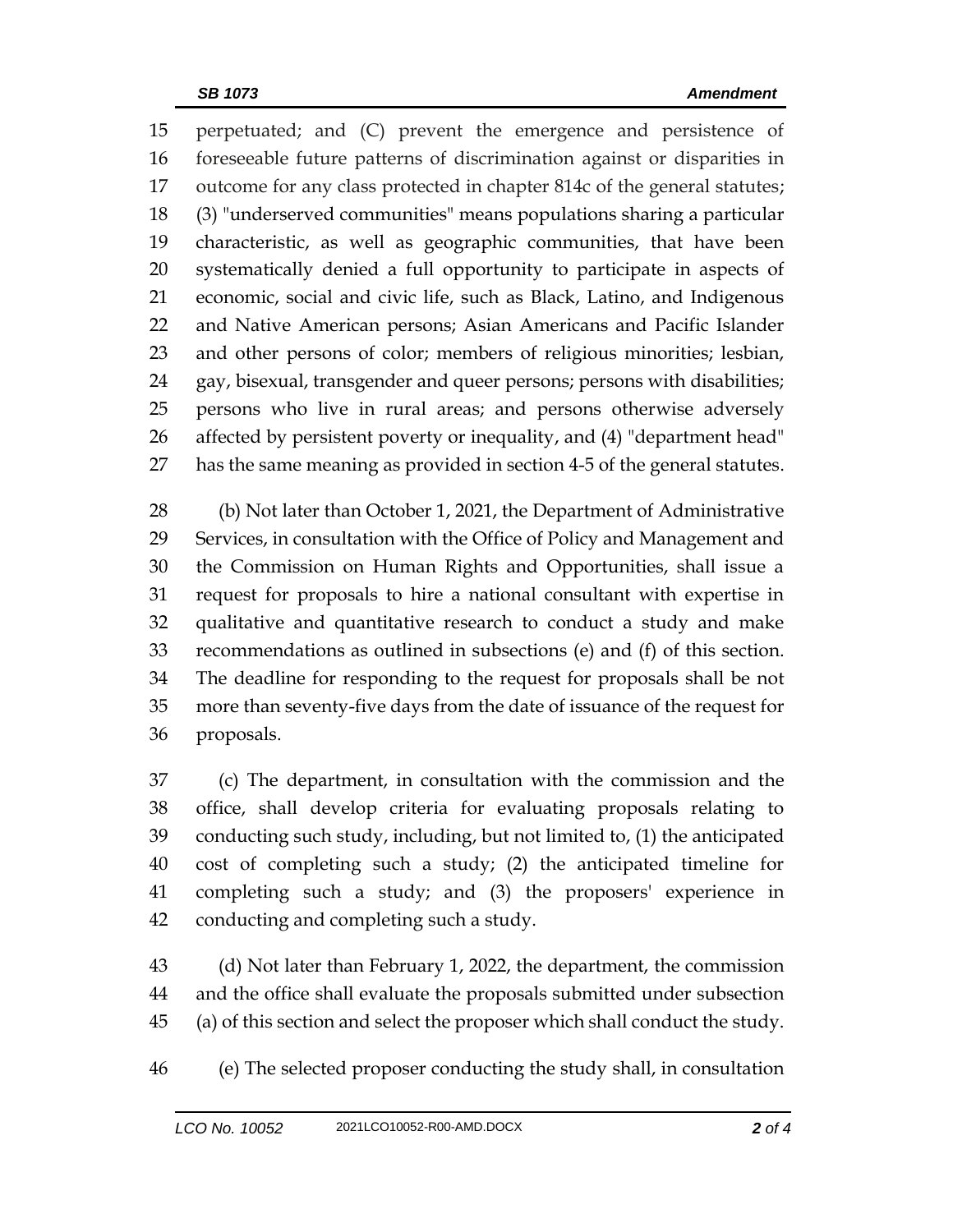with the department, commission and office:

48 (1) (A) Examine the best methods, consistent with applicable law, to assist state agencies in assessing equity with respect to race, national origin**,** ethnicity, religion, income, geography, sex**,** gender identity, sexual orientation and disability that are identified in the federal Office of Management and Budget report required by President Biden's January 20, 2021, Executive Order On Advancing Racial Equity and Support for Underserved Communities Through the Federal Government, (B) whether those methods would be appropriate for use in assessing state agency policies and actions, and (C) if such methods are not appropriate, what alternative methods would be more appropriate for use at the state level to assist state agencies in assessing equity with respect to race, ethnicity, religion, income, geography, gender identity, sexual orientation and disability;

 (2) Identify the best methods, consistent with applicable law, to assist state agencies in assessing the existing barriers to equity for underserved communities experiencing negative health and economic impacts of COVID-19; and

 (3) Consider whether to recommend legislation to create pilot programs to test model assessment tools and assist state agencies in doing so.

 (f) The selected proposer shall also, in consultation with the department, commission and office, and each department head:

 (1) Evaluate certain key programs and policies of each state agency as identified by each department head, to assess whether underserved communities and their members face systemic barriers in accessing benefits and opportunities available pursuant to those policies and programs;

 (2) Analyze potential barriers that underserved communities and individuals may face to enrollment in and access to benefits and services in state programs;